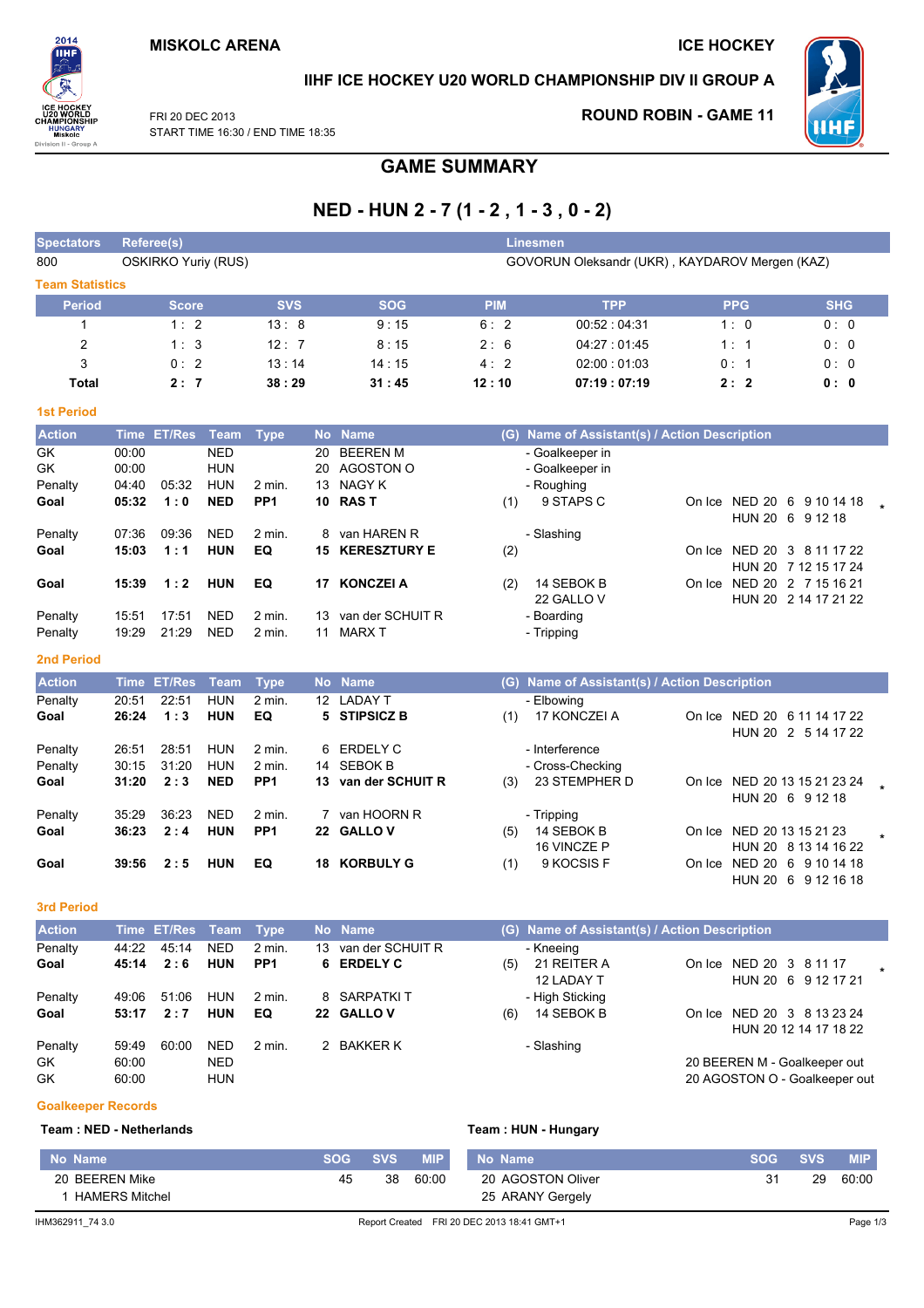## **MISKOLC ARENA**

**ICE HOCKEY** 



**Game Statistics** 

T

IIHF ICE HOCKEY U20 WORLD CHAMPIONSHIP DIV II GROUP A

 $\mathbf 0$ 

 $\Omega$ 

38

 $\overline{0}$ 

 $\Omega$ 

 $-14$ 

 $0.00$ 

 $0.00$ 

38.71

 $\mathbf 0$  $\mathbf 0$ 

 $\Omega$ 

 $\overline{0}$  $\overline{0}$  $\overline{0}$ 

 $\mathbf 0$  $\mathbf 0$ 

9 8

 $\Omega$ 

 $\mathbf 0$ 

 $\mathcal{P}$ 

 $\mathbf{0}$ 

 $14$ 



**TS**  $\overline{4}$ 

 $\overline{1}$ 

 $\Omega$ 

 $\overline{5}$ 

 $\mathbf{1}$ 

 $\mathbf 0$ 

 $\mathbf 0$ 

 $\overline{4}$  $\overline{\mathbf{A}}$ 

 $\overline{2}$ 

 $\mathbf{1}$ 

 $\mathcal{P}$  $\mathcal{L}$ 

 $\mathbf{1}$ 

 $\mathbf 0$ 

 $\overline{c}$ 

 $\Omega$ 

 $\pmb{0}$ 

 $\mathbf 0$ 

 $\mathcal{P}$ 

 $\overline{0}$ 

 $\Omega$ 

 $31$ 

 $-1$ 

 $-1$ 

 $-1$ 

 $-1$ 

 $-1$ 

 $-2$ 

 $-2$  $-1$ 

 $-1$ 

 $-1$ 

 $-2$  $-2$ 

 $\overline{c}$ 

 $-2$ 

 $\overline{c}$ 

 $-1$ 

 $\Omega$ 

 $\pmb{0}$ 

 $-1$ 

 $-1$ 

ERL20 DEC 2013 START TIME 16:30 / END TIME 18:35

# **ROUND ROBIN - GAME 11**

|      |        | 「eam:NED (white)            |    |   |          |                |                |     |          |       |                |                      |                |           |
|------|--------|-----------------------------|----|---|----------|----------------|----------------|-----|----------|-------|----------------|----------------------|----------------|-----------|
|      |        | Head Coach: van GERWEN Theo |    |   |          |                |                |     |          |       |                | <b>Shots on Goal</b> |                |           |
|      | No Pos | <b>Name</b>                 | G. | A | P        | <b>PIM</b>     | FO+            | FO- | $FO+/-$  | FO%   |                | $\overline{2}$       | 3              | <b>OT</b> |
| 13 F |        | van der SCHUIT Raymond +C   |    | 0 |          | 4              | 0              | 0   | $\Omega$ | 0.00  | 0              | $\overline{c}$       | $\overline{2}$ |           |
| 15 D |        | van GORP Kilian +A          | 0  | 0 | 0        | 0              | 0              | 0   | 0        | 0.00  | 0              |                      | $\Omega$       |           |
| 21 D |        | <b>VOGELAAR Giovanni</b>    | 0  | 0 | 0        | 0              | 0              | 0   | 0        | 0.00  | 0              | $\Omega$             | $\Omega$       |           |
| 23 F |        | STEMPHER Danny +A (BP)      | 0  |   |          | 0              | 9              | 12  | $-3$     | 42.86 |                | 2                    | $\overline{2}$ |           |
| 24 F |        | van NES Guus                | 0  | 0 | 0        | 0              | 0              | 0   | 0        | 0.00  | 0              |                      | 0              |           |
|      | 3 D    | van GESTEL Boet             | 0  | 0 | 0        | 0              | 0              | 0   | 0        | 0.00  | 0              | $\mathbf 0$          | 0              |           |
| 8    | D      | van HAREN Rick              | 0  | 0 | $\Omega$ | $\overline{2}$ | $\Omega$       | 0   | 0        | 0.00  | $\Omega$       | $\Omega$             | $\Omega$       |           |
| 9    | F      | STAPS Cas                   | 0  |   |          | $\Omega$       | 4              | 5   | $-1$     | 44.44 | $\overline{c}$ | $\Omega$             |                |           |
| 10 F |        | <b>RAS Tony</b>             |    | 0 |          | 0              |                | 2   | $-1$     | 33.33 | 2              |                      |                |           |
| 18 F |        | de HONDT Reno               | 0  | 0 | 0        | 0              | $\overline{2}$ | 3   | $-1$     | 40.00 | $\overline{2}$ | $\mathbf{0}$         | $\Omega$       |           |
|      | 6 D    | <b>SUURHOFF Evo</b>         | 0  | 0 | 0        | 0              | 0              | 0   | 0        | 0.00  | 0              | 0                    |                |           |
| 11 F |        | <b>MARX Tom</b>             | 0  | 0 | 0        | 2              |                | 3   | $-2$     | 25.00 |                | 0                    |                |           |
| 14 D |        | <b>VERKIEL Jordy</b>        | 0  | 0 | 0        | $\Omega$       | 0              | 0   | 0        | 0.00  | $\Omega$       |                      |                |           |
| 17 F |        | <b>KNOREN Jordy</b>         | 0  | 0 | 0        | 0              | 3              | 6   | $-3$     | 33.33 |                | 0                    | 0              |           |
| 22 F |        | <b>GUDDEN Jim</b>           | 0  | 0 | 0        | 0              | $\Omega$       | 0   | 0        | 0.00  | $\Omega$       | $\Omega$             | $\Omega$       |           |
|      | 2 F    | <b>BAKKER Koen</b>          | 0  | 0 | 0        | 2              | 4              | 6   | $-2$     | 40.00 | 0              | $\Omega$             | 2              |           |
|      | 4 D    | <b>GROENHOF Mike</b>        | 0  | 0 | 0        | 0              | 0              | 1   | $-1$     | 0.00  | 0              | 0                    | 0              |           |
|      | 5 D    | <b>GLOUDEMANS Willem</b>    | 0  | 0 | 0        | 0              | 0              | 0   | 0        | 0.00  | 0              | 0                    | 0              |           |
|      |        |                             |    |   |          |                |                |     |          |       |                |                      |                |           |

| Total                                         |      |                     | 2 2 4 |                             | -12                         | -24 |  |
|-----------------------------------------------|------|---------------------|-------|-----------------------------|-----------------------------|-----|--|
| 20 GK                                         |      | <b>BEEREN Mike</b>  | 0 0 0 |                             |                             |     |  |
|                                               | 1 GK | HAMERS Mitchel      |       | $0 \quad 0 \quad 0 \quad 0$ |                             |     |  |
| 16 D                                          |      | <b>WELLES Kenny</b> | 000   |                             |                             |     |  |
| $\left( \begin{array}{c} \end{array} \right)$ |      | van HOORN Rocco     |       |                             | $0 \quad 0 \quad 0 \quad 2$ |     |  |

#### Team: HUN (red) Head Coach: CHERNOMAZ Rich **Shots on Goal** No Pos PIN FO<sup>+</sup> FO.  $FO+/-$ **FO Name**  $\overline{G}$  $\overline{3}$  $\overline{O}$ **TS**  $\overline{2}$  $\overline{3}$  D ARANY Mate +A  $\overline{0}$  $\overline{0}$  $0.00$  $\overline{0}$  $\overline{0}$  $\overline{0}$  $\overline{0}$  $\overline{0}$  $\overline{2}$  $\overline{0}$  $\overline{z}$  $\overline{0}$  $\Omega$ 55.56  $6F$ **ERDELY Csanad**  $\mathsf{R}$  $\overline{2}$ 3  $\overline{1}$  $\Omega$  $\overline{1}$  $\overline{2}$  $10$  $\overline{1}$  $\Omega$  $\mathcal{D}$  $+1$ 9 F KOCSIS Ferenc +C  $\mathbf 0$  $\mathbf{1}$  $\mathbf{1}$  $\mathbf 0$  $\overline{2}$  $\mathbf 0$  $\overline{2}$ 100.00  $\mathbf 0$  $\mathbf{1}$  $\mathbf{1}$  $\overline{2}$  $+1$ **VINCZE Peter** 16 F  $\Omega$  $\overline{0}$  $\Omega$  $0.00$  $\mathbf{0}$  $\mathbf{0}$  $\overline{1}$  $\mathbf{1}$  $\Omega$  $\Omega$  $\overline{1}$  $\mathbf{1}$  $+1$ 21 D **REITER Attila**  $\mathbf 0$  $\overline{1}$  $\mathbf{1}$  $\mathbf 0$  $\mathbf 0$  $\mathbf 0$ 0  $0.00$  $\overline{1}$  $\Omega$  $\mathbf{1}$  $\mathcal{P}$  $+1$  $2D$ DOSA Krisztian +A  $\Omega$  $\Omega$  $\Omega$  $\Omega$  $\overline{0}$  $\Omega$  $0.00$  $\Omega$  $\overline{2}$  $\Omega$  $\mathcal{L}$  $\overline{\mathbf{A}}$  $+2$ 5 D STIPSICZ Bence  $\mathbf 0$  $\pmb{0}$  $\pmb{0}$  $\mathbf 0$  $\mathbf 0$  $0.00$  $\overline{0}$  $\overline{0}$  $\overline{1}$  $+1$  $\overline{1}$  $\overline{1}$  $\overline{1}$ 14 F **SEBOK Balazs**  $\overline{0}$ 3 3  $\overline{2}$  $\overline{2}$  $\overline{2}$  $\overline{0}$ 50.00  $\mathbf 0$  $\overline{0}$  $\mathbf{1}$  $+3$  $\overline{1}$  $17 F$ KONCZEL Aron  $\overline{7}$ 5  $\overline{c}$ 58.33  $\overline{1}$ 1  $\mathcal{P}$  $\Omega$  $\overline{1}$  $\Omega$  $\Omega$  $\mathbf{1}$  $+4$ 22 F **GALLO Vilmos**  $\overline{c}$ 3  $\pmb{0}$  $\pmb{0}$  $\mathbf 0$  $\mathbf 0$  $0.00$ 3  $+3$  $\mathbf{1}$  $\mathbf{1}$  $\mathbf{1}$  $\mathbf{1}$ 4 F **VOKLA Roland**  $\mathsf 0$  $\mathbf 0$  $\mathbf 0$  $\mathbf 0$  $0.00$  $\mathbf 0$  $\Omega$  $\Omega$  $\Omega$  $\Omega$  $\Omega$  $\Omega$  $\Omega$ 7 D **GARAT Zsombor**  $\mathbf 0$  $\mathbf 0$  $\overline{0}$  $\mathbf 0$  $\mathbf 0$  $\overline{0}$  $\overline{0}$  $0.00$  $\overline{0}$  $\overline{0}$  $\overline{1}$  $+1$  $\mathbf{1}$  $13 F$ **NAGY Krisztian**  $\Omega$  $\Omega$  $\Omega$  $\mathcal{P}$  $10$ 6 71.43  $\mathcal{P}$  $\Omega$  $\mathcal{R}$  $\overline{0}$  $\overline{4}$  $\overline{1}$  $15 F$ **KERESZTURY Erik**  $\overline{1}$  $\Omega$  $\overline{1}$  $\Omega$  $\Omega$  $\Omega$  $\Omega$  $0.00$  $\overline{3}$  $\overline{1}$  $\overline{1}$ 5  $+1$ 24 F RITO Laszlo  $\overline{0}$  $\mathbf 0$  $\mathbf 0$  $\mathbf 0$  $\mathbf 0$  $\overline{0}$  $0.00$  $\overline{2}$ 3  $\overline{2}$  $\overline{7}$  $+1$  $\mathbf 0$ 8 F **SARPATKI Tamas**  $\mathbf 0$  $\overline{2}$  $\overline{0}$  $\mathbf 0$  $\Omega$  $\mathbf 0$  $\mathbf 0$  $0.00$  $\overline{1}$  $\Omega$  $\Omega$  $\mathbf{1}$  $\mathbf 0$  $10 F$ SZABO Krisztian  $0.00$  $\mathbf 0$  $\mathbf 0$  $\mathbf 0$  $\mathbf 0$  $\mathbf 0$  $\mathbf 0$  $\mathbf 0$  $\mathbf 0$  $\mathbf 0$  $\mathbf 0$  $\mathbf 0$  $\Omega$  $11 F$  $\mathfrak{p}$ 58.33  $\Omega$  $\mathbf 0$ REISZ Aron  $\Omega$  $\Omega$  $\Omega$  $\Omega$  $\overline{7}$ 5  $\Omega$  $\Omega$  $\Omega$ 12 D **LADAY Tamas** 0  $\overline{a}$  $\pmb{0}$  $\mathbf 0$  $\mathbf 0$  $0.00$  $\mathbf{1}$  $\overline{2}$  $\overline{\mathbf{4}}$  $+3$  $\overline{1}$  $\overline{1}$  $\overline{1}$ 18 D **KORBULY Gergelv**  $\mathbf 0$  $\mathbf 0$  $0.00$  $\overline{0}$  $\overline{4}$  $\overline{0}$  $\mathbf 0$  $\overline{0}$ 3  $+2$  $\overline{1}$  $\overline{1}$  $\mathbf{1}$ 20 GK AGOSTON Oliver (BP)  $\mathbf 0$  $\mathbf 0$  $\mathbf 0$  $\pmb{0}$  $\mathbf 0$  $\mathbf 0$  $\mathbf 0$  $\pmb{0}$ 25 GK **ARANY Gergely**  $\mathbf 0$  $\Omega$  $\Omega$  $\Omega$  $\Omega$  $\Omega$  $\Omega$  $\Omega$ **Total** 9 16 10 38  $24$  $14$ 61.29 15 15 15 45 7